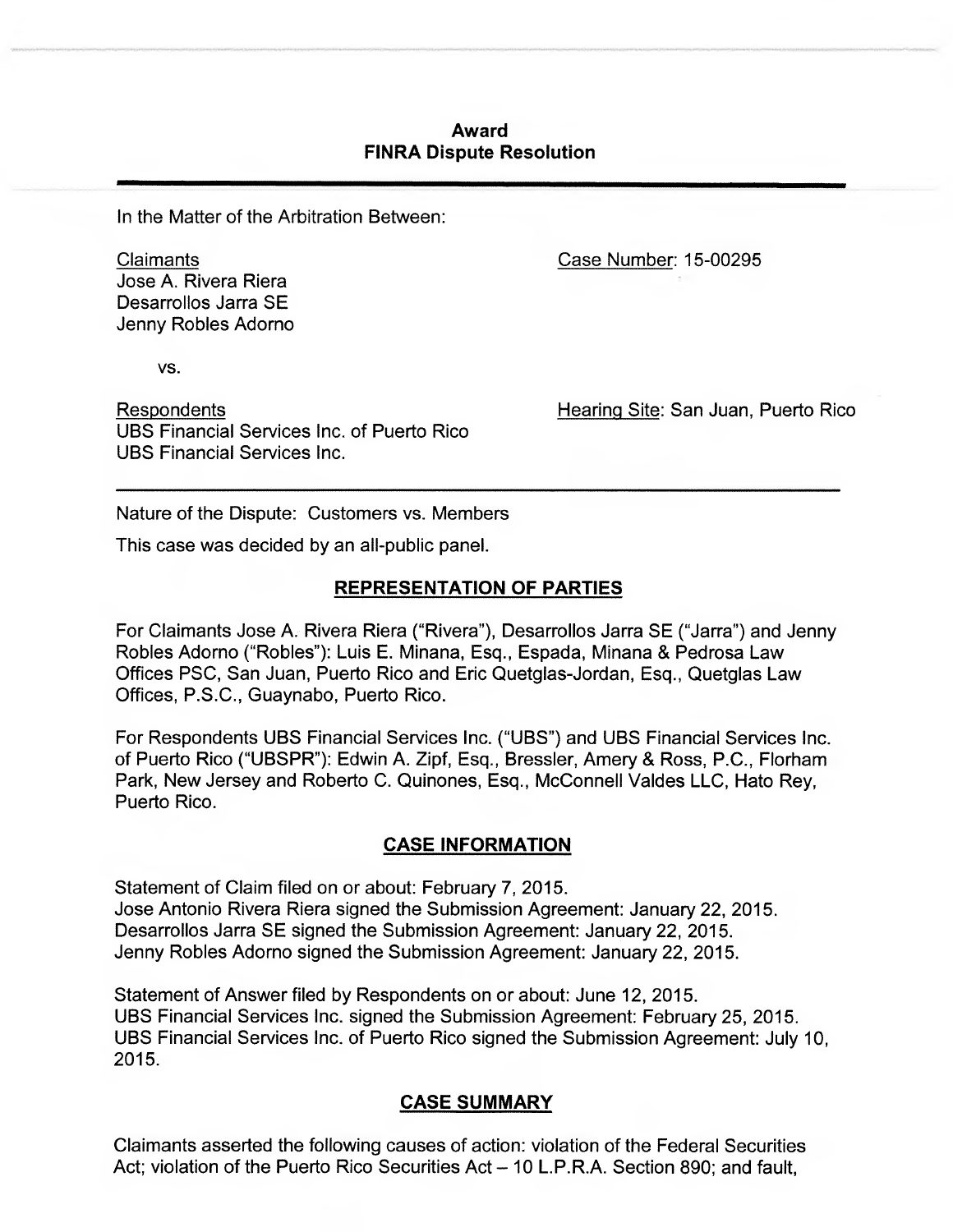FINRA Dispute Resolution Arbitration No. 15-00295 Award Page 2 of 5

fraud, deceit, recklessness and negligence. The causes of action relate to Claimants' investments in Puerto Rico bonds and shares of Puerto Rico closed-end funds, and the use of loan proceeds to purchase securities.

Unless specifically admitted in their Answer, Respondents denied the allegations made in the Statement of Claim and asserted various affirmative defenses.

### **RELIEF REQUESTED**

In the Statement of Claim, Claimants requested: compensatory damages in the amounts of \$1,908,547.72 for Claimant Rivera, \$530,000.00 for Claimant Jarra and \$98,000.00 for Claimant Robles; punitive damages in the amount of \$18,000,000.00 (\$6,000,000.00 per Claimant); interest as mandated by law; reasonable attorneys fees; costs and other expenses incurred, including FINRA filing fees and arbitration fees and expenses; disgorgement and reimbursement of all unlawful commissions and other unlawful revenue generated by Respondents; that the Panel declare void the Puerto Rico securities purchases and line-of-credit loans, and order Respondents to reimburse Claimants all monies they paid for the securities and loan, including all related fees, commissions and loan interest and enter a finding that Claimants owe nothing to Respondents; and such other and further relief deemed just and appropriate by the Panel.

At the close of the hearing, Claimants requested: compensatory damages in the range of \$1,163,875.77 and \$1,337,140.00; attorneys' fees in the range of \$384,079.00 and \$441,256.20; pre-judgment interest at the rate of 4.25% per annum accruing from February 2015 until September 2016; disgorgement of total loan interest and charges in the amount of \$1,209,871.00; and disgorgement of December 2012 commissions in the amount of \$66,697.00.

In their Statement of Answer, Respondents requested: dismissal of Claimants' claims in their entirety, with prejudice, and that Claimants take nothing by their claims; assessment of all FINRA fees and costs against Claimants; expungement of any record of this arbitration from the Central Registration Depository ("CRD") records of Leroi Sanchez and any other relevant UBS employee; and such other and further relief as deemed just and equitable.

# **OTHER ISSUES CONSIDERED AND DECIDED**

The Arbitrators acknowledge that they have each read the pleadings and other materials filed by the parties.

In their Statement of Answer, Respondents requested expungement of any record of this arbitration from the CRD records of Leroi Sanchez and any other relevant UBS employee. Inasmuch as Respondents did not reiterate this request for expungement during the evidentiary hearing, the Panel deemed Respondents' request to be withdrawn without prejudice, and did not make any determinations with respect thereto.

The parties have agreed that the Award in this matter may be executed in counterpart copies or that a handwritten, signed Award may be entered.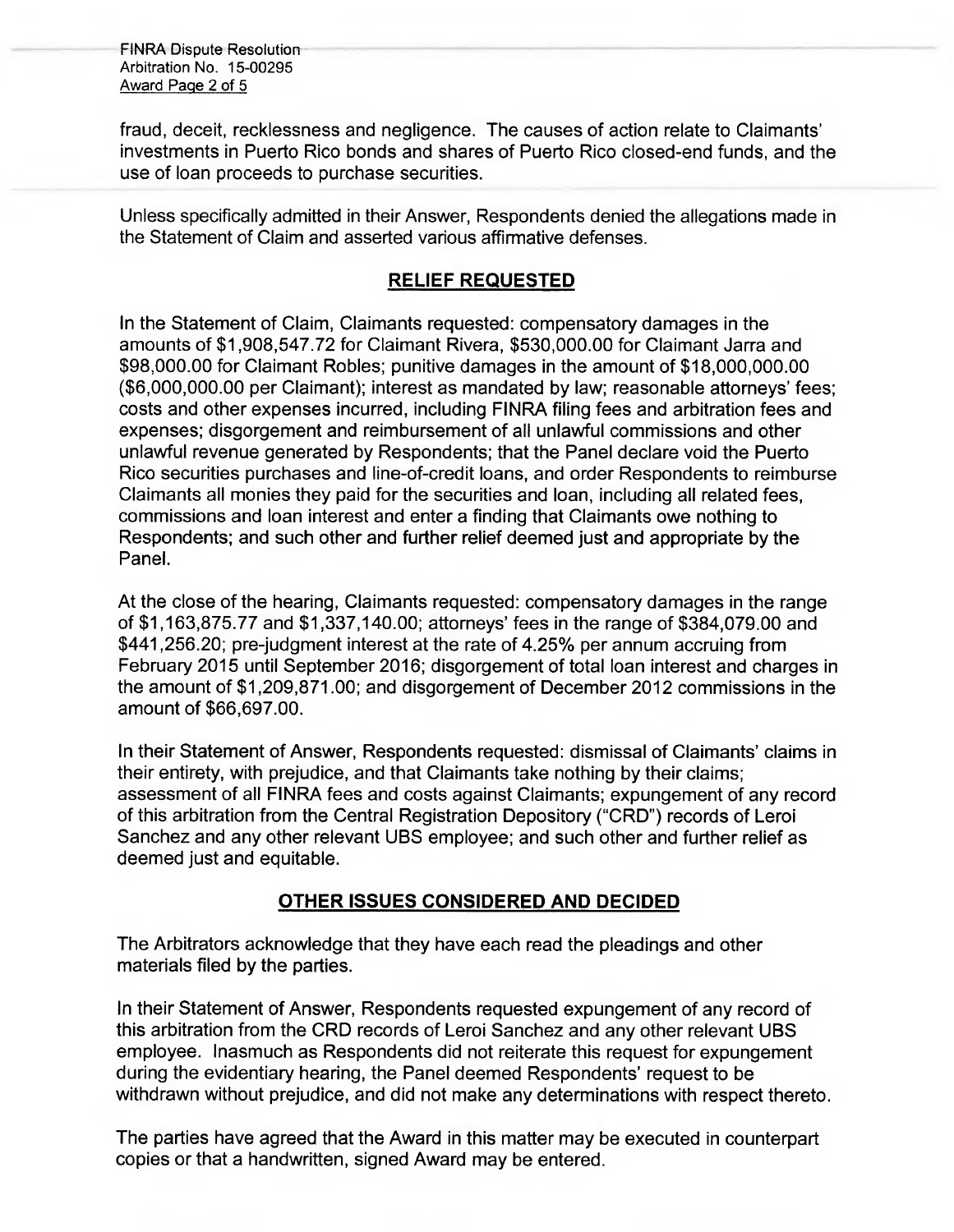FINRA Dispute Resolution Arbitration No. 15-00295 Award Paqe 3 of 5

### **AWARD**

After considering the pleadings, the testimony and evidence presented at the hearing, and the post-hearing submissions (if any), the Panel has decided in full and final resolution of the issues submitted for determination as follows:

- 1. Respondents are jointly and severally liable for and shall pay to Claimant Rivera compensatory damages in the amount of \$562,500.00, pre-judgment interest specifically excluded. Post-judgment interest, if any, shall accrue in accordance with Rule 12904(j) of the Code of Arbitration Procedure (the "Code").
- 2. Respondents are jointly and severally liable for and shall pay to Claimant Jarra compensatory damages in the amount of \$157,500.00, pre-judgment interest specifically excluded. Post-judgment interest, if any, shall accrue in accordance with Rule 12904(j) of the Code.
- 3. Respondents are jointly and severally liable for and shall pay to Claimant Robles compensatory damages in the amount of \$30,000.00, pre-judgment interest specifically excluded. Post-judgment interest, if any, shall accrue in accordance with Rule 12904(j) of the Code.
- 4. Any and all relief not specifically addressed herein, including Claimants' requests for punitive damages and attorneys' fees, is denied.

### **FEES**

Pursuant to the Code, the following fees are assessed:

### **Filing Fees**

| FINRA Dispute Resolution assessed a filing fee* for each claim: |                |
|-----------------------------------------------------------------|----------------|
| Initial Claim Filing Fee                                        | $=$ \$2,250.00 |

*\*The filing fee is made up of a non-refundable and a refundable portion.* 

### **Member Fees**

Member fees are assessed to each member firm that is a party in these proceedings or to the member firm(s) that employed the associated person(s) at the time of the event(s) giving rise to the dispute. Accordingly, as parties, Respondents UBS and **UBSPR** are assessed the following:

| <b>Respondent UBS</b>                                                           |                                |
|---------------------------------------------------------------------------------|--------------------------------|
| <b>Member Surcharge</b>                                                         | $= $4,025.00$                  |
| <b>Member Process Fee</b>                                                       | $= $7,000.00$                  |
| <b>Respondent UBSPR</b><br><b>Member Surcharge</b><br><b>Member Process Fee</b> | $= $4,025.00$<br>$= $7,000.00$ |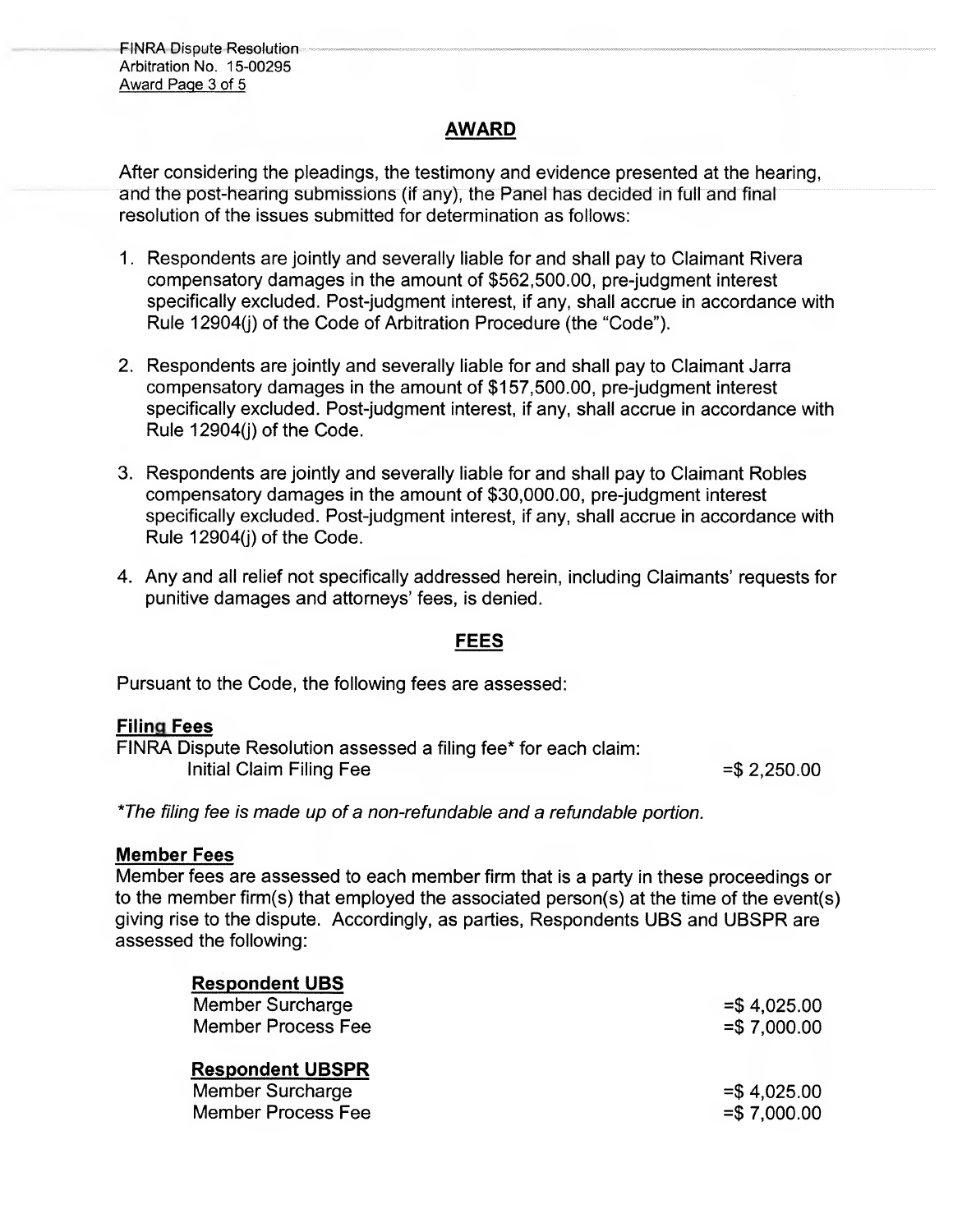FINRA Dispute Resolution Arbitration No. 15-00295 Award Page 4 of 5

### **Hearing Session Fees and Assessments**

The Panel has assessed hearing session fees for each session conducted. A session is any meeting between the parties and the arbitrator(s), including a pre-hearing conference with the arbitrators that lasts four (4) hours or less. Fees associated with these proceedings are:

| Three (3) Pre-hearing sessions with the Panel $@$1,500.00/s$ ession<br>Pre-hearing conferences: July 20, 2015 | May 18, 2016<br>June 28, 2016 | 1 session<br>1 session<br>1 session | $= $4,500.00$  |
|---------------------------------------------------------------------------------------------------------------|-------------------------------|-------------------------------------|----------------|
| Twenty (20) Hearing sessions $@$1,500.00/s$ ession                                                            |                               |                                     | $= $30,000.00$ |
| <b>Hearing Dates:</b>                                                                                         | July 7, 2016                  | 2 sessions                          |                |
|                                                                                                               | July 8, 2016                  | 2 sessions                          |                |
|                                                                                                               | July 11, 2016                 | 2 sessions                          |                |
|                                                                                                               | July 12, 2016                 | 3 sessions                          |                |
|                                                                                                               | July 13, 2016                 | 2 sessions                          |                |
|                                                                                                               | July 14, 2016                 | 2 sessions                          |                |
|                                                                                                               | July 15, 2016                 | 2 sessions                          |                |
|                                                                                                               | August 22, 2016               | 2 sessions                          |                |
|                                                                                                               | August 23, 2016               | 2 sessions                          |                |
|                                                                                                               | August 24, 2016               | 1 session                           |                |

Total Hearing Session Fees =  $\frac{1}{100}$  = \$34,500.00

The Panel has assessed \$17,250.00 of the hearing session fees jointly and severally to Claimants.

The Panel has assessed \$17,250.00 of the hearing session fees jointly and severally to Respondents.

All balances are payable to FINRA Office of Dispute Resolution and are due upon receipt.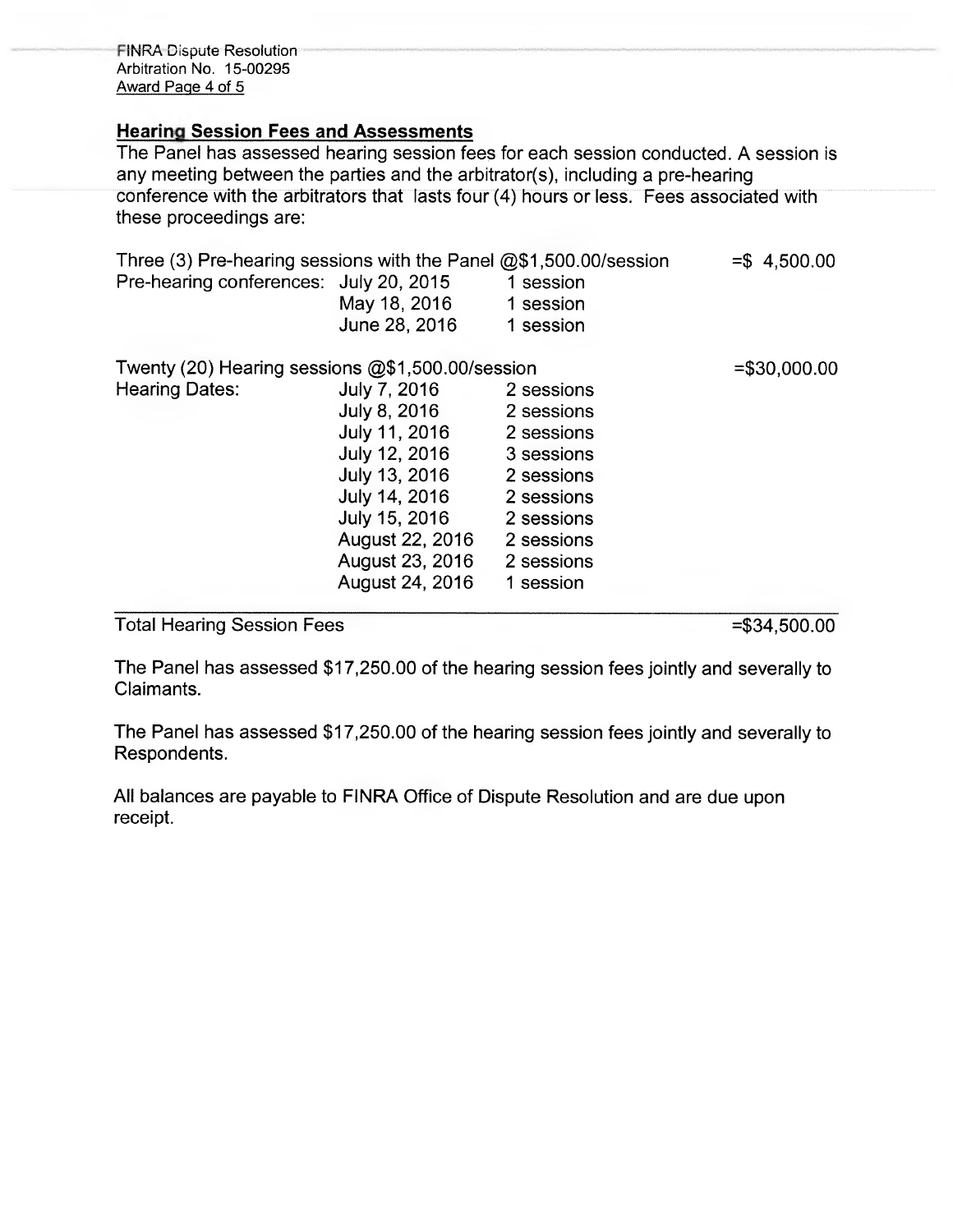### **ARBITRATION PANEL**

Donald Theodore Ryce, Jr. Thomas Joseph Atkinson, Sr. Michael S. Yauch

Public Arbitrator, Presidino Chairperson Public Arbitrator Public Arbitrator

I, the undersigned Arbitrator, **do** hereby affirm that I am the individual described herein and who executed this instrument which is my award.

#### **Concurring Arbitrators' Signatures**

Donald Theodore Ryce, Jr.

Public Arbitrator, Presiding Chairperson

Signature Date

Thomas Joseph Atkinson, Sr. Public Arbitrator

**Signature Date** 

Public Arbitrator

Michael S. Yauch Signature Date

Date of Service (For FINRA Office of Dispute Resolution use only)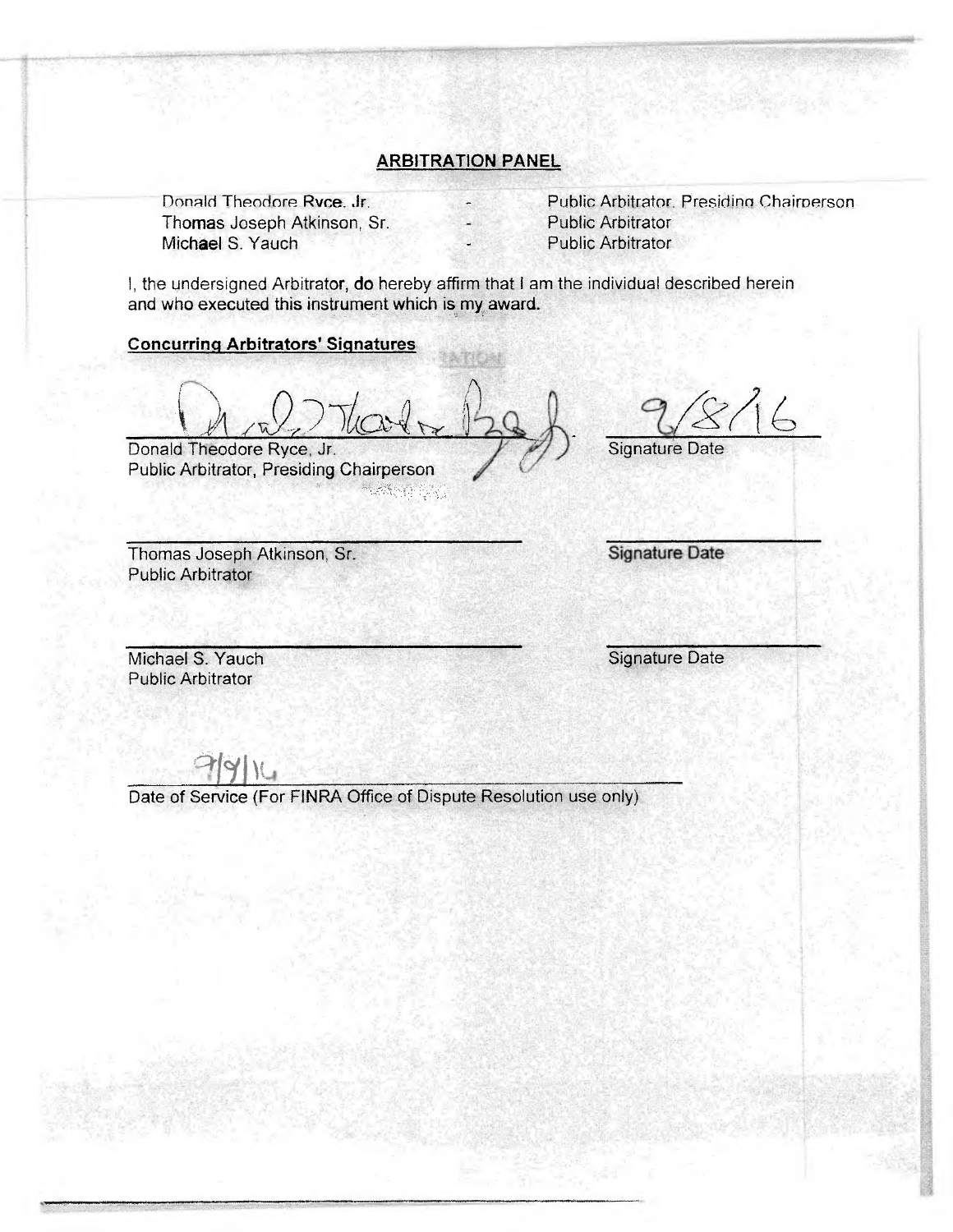FINRA Dispute Resolution Arbitration No. 15-00295 Award Page 5 of 5

#### **ARBITRATION PANEL**

Thomas Joseph Atkinson, Sr. **Public Arbitrator** Michael S. Yauch **Public Arbitrator** 

Donald Theodore Ryce, Jr. **Public Arbitrator**, Presiding Chairperson

l, the undersigned Arbitrator, do hereby affirm that l am the individual described herein and who executed this instrument which is my award.

#### **Concurring Arbitrators' Signatures**

Donald Theodore Ryce, Jr. Public Arbitrator, Presiding Chairperson

Thomas Joséph Atkinson, Sr. Public Arbitrator

Signature Date

 $9 - 8 - 16$ 

Signature Date

Michael S. Yauch Public Arbitrator

Signature Date

 $99$ 

Date of Service (For FINRA Office of Dispute Resolution use only)